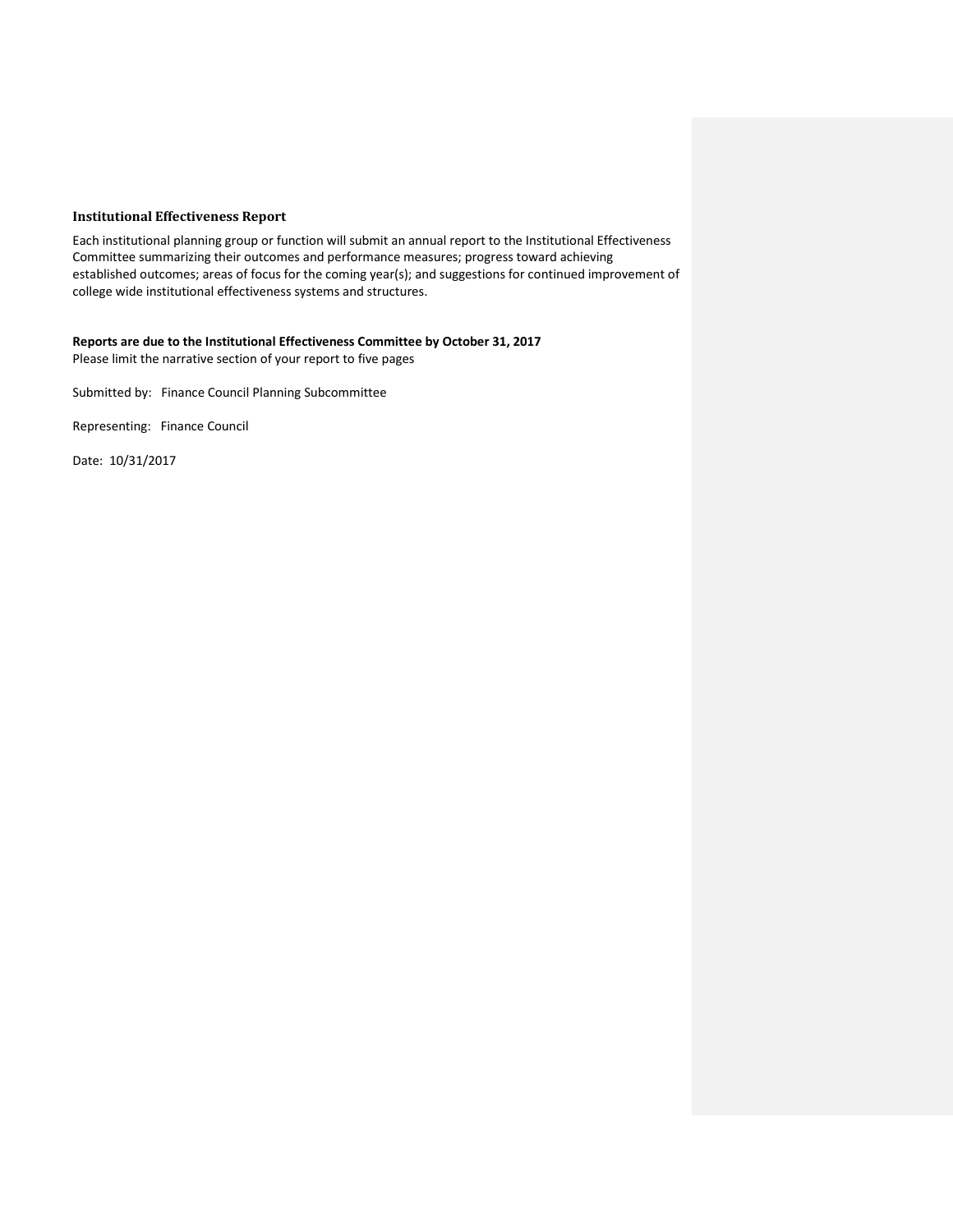#### **Section 1: Data Elements/Measures**

*\*Actuals as of 10.12.2017*

#### Financial Scorecard, from th[e Long-Range Financial Planning Report](https://www.lanecc.edu/sites/default/files/budget/2017-2021_long-range_financial_planning_report_-_final.pdf)

Objective FY2014 FY2015 FY2016 FY2017\* Threshold(s) 1. Unrestricted General Fund Balance as % Expenditures 10% of total expenditures and transfers <10% 11.7% 16.3% 16.0% 12.0% Negative amount Declining trend over 3 year period Rapidly declining trend Declining trend over 3 year period Negative amount Declining trend over 3 year period Rapidly declining trend Declining trend over 3 year period Balance (842,846) (1,520,028) (156,512) Negative amount Declining trend over 3 year period 7. Change in General Fund Major Revenue Sources State Appropriation **23.6%** 2.8% 0.7% -13.3% -13.3% Property Taxes **1.4% 6.1% 2.7% 2.7% 2.7% 1.4% 6.1% 2.7%** 2.7% 2.7% 2.41% Tuition & Fees -10.7% -11.1% -14.2% -0.4% Rapidly increasing; in excess of inflation Negative trend in excess of inflation 9. Current Ratio 6 and 3 3 and 3 3 and 3 3 and 3 3 and 41.65 1.65 in the set of  $\sim$  1.65 1.65 1.65 10. Accumulated Depreciation as % of Asset Cost >70% Buildings & Building 25% 25% 26% Equipment 66% 71% 71%  $>15%$ Between 12% and 15% 12. Projection Variance **12. In the set of the S**  $\sim$  5% Revenue -1.2% 0.2% 1.3% -1.3% Expenditures -0.9% 0.1% -1.0% -3.0% +/-2% or lower Between 2% and 5% 4.6% 5.4% 5.8% Between 50% and 70% Less than 70% 11. Debt Service Paid from Operations as % of General Fund Revenue 15% or lower Consistent with projections Positive trends 9.2% 9.3% 14.1% 3.1% Declining trend over 3 year period Decrease in revenue 8. Change in General Fund Expenditures per Student FTE 6. General Fund Operating Surplus Consistent with Negative amount 5.6% -0.8% -0.1% -0.1% -4.1% (Deficit) as % Resources  $-0.8%$ 5. Change in Unrestricted Fund Consistent with projections; stable 4. Unrestricted Balance in Other Funds  $\frac{1}{100}$  trends. 3. Change in General Fund Balance **(1,307,667)** (1,307,667) 2,964,228 (79,904) (3,186,146) 2. General Fund Balance in Excess of Negative amount 1,454,664 5,033,321 4,882,180 1,654,696 Minimum 5,033,321

**Comment [S1]:** Greg is updating the blue highlighted cells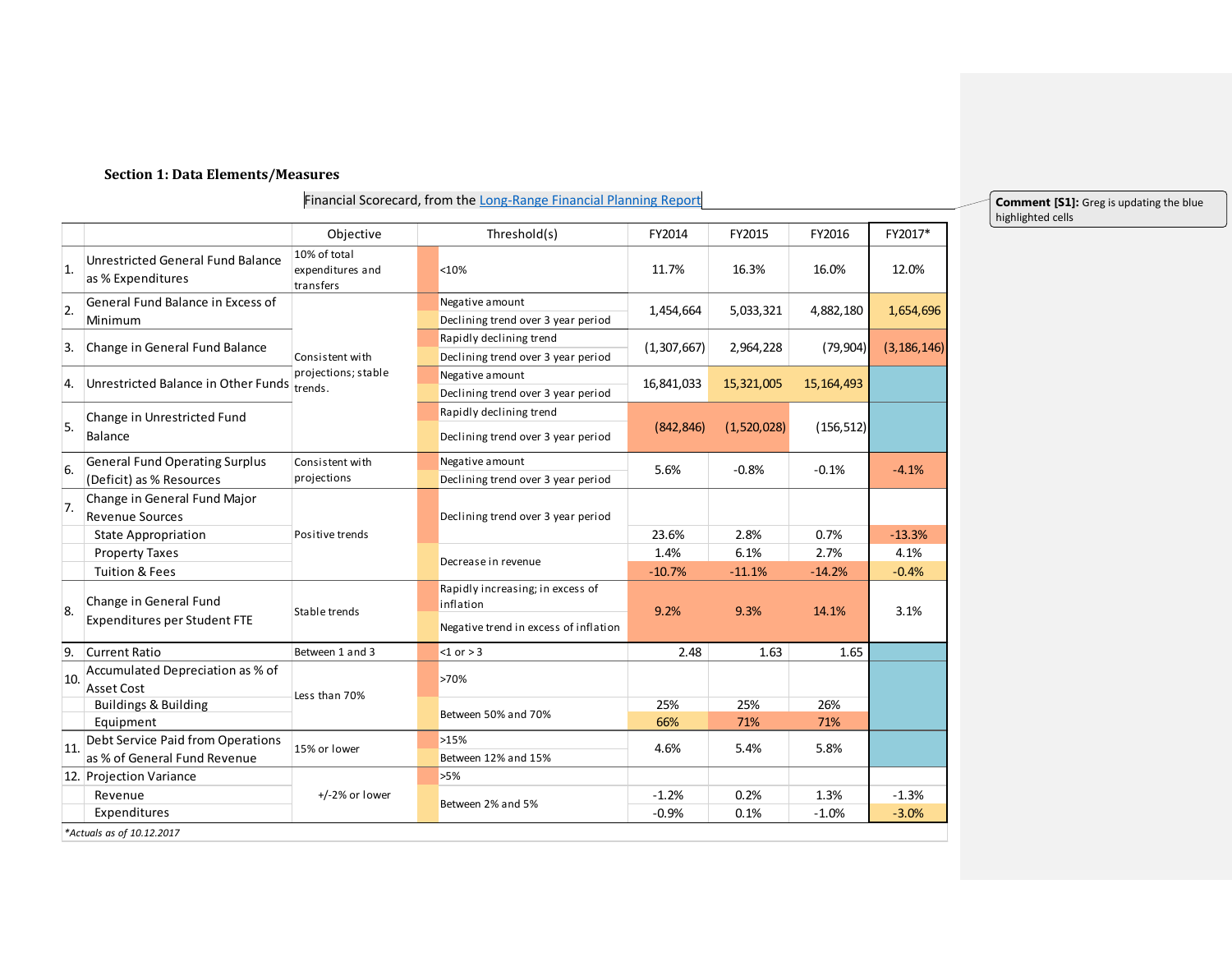After updating the financial scorecard with fiscal year 2017 figures, there are several areas for finance council and the college to pay attention to:

Indicators 2, 3, 6: General Fund Balance in Excess of Minimum, Change in General Fund Balance, General Fund Operating Surplus (Deficit) as % Resources

Although the college is still in compliance with board policy BP245, which requires the college to maintain a general fund balance of at least 10% operating expenditures and transfers, the college used \$3.186 million in ending fund balance (one time funds) in FY17.

Indicator 7: Change in General Fund Major Revenue Sources

### State Appropriation

As Lane's enrollment continues to decline more than other Oregon community colleges, our percentage allocation of state funds is declining, from a high of 13% to a projected low of less than 9% in fiscal year 2018.

### Tuition & Fees

Also impacted by enrollment is the tuition and fees revenue line item. The enrollment decline impact is mitigated somewhat by HEPI and other increased tuition and fee rates.

### Indicator 12: Projection Variance

### Expenditures

The expenditure projection variance was higher than usual in fiscal year 2017, due to spring term cost savings in part-time faculty and materials and services.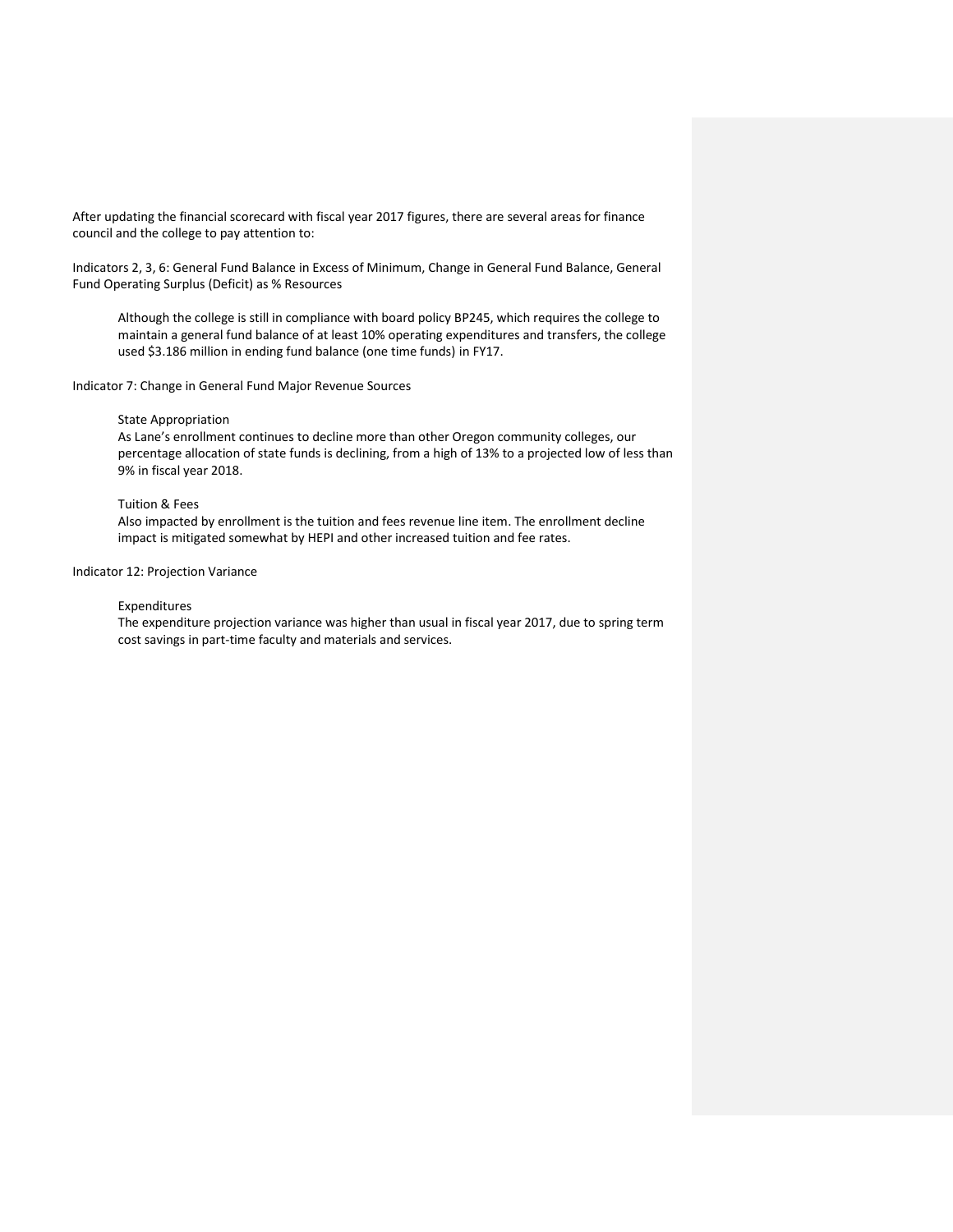### **Section 2: Progress Report**

The council's [work plan](https://www.lanecc.edu/sites/default/files/governance/finance/approved_finance_council_work_plan_2016-17_2.pdf) for the 2016-2017 academic year was focused entirely on development of the [long](https://www.lanecc.edu/governance/finance-council-long-range-financial-plan)[range financial planning report.](https://www.lanecc.edu/governance/finance-council-long-range-financial-plan) The council completed this work on schedule in July 2017, with Board of Education approval.

The report represents the colleges first effort at true long-range financial planning. It is part of an intentional, transformative change in planning and budgeting at Lane where:

- 1) Plans drive budget
- 2) The college aligns financial capacity and direction with long-term strategies and service objectives
- 3) The college uses multi-year forecasting and scenarios to consider, discuss, and develop long-term fiscal sustainability
- 4) These efforts stimulate dialogue and collaboration in embracing strategic opportunities and navigating challenges

The council is calling this body of work a planning report instead of a plan, as there are several key components that need to be incorporated before it is a comprehensive plan. These include the college's Learning Plan (scheduled to be completed in June 2018) and identification of scenarios and objectives to use in the forecasting model.

## **Long-Range Financial Planning Report Chronology**

### **Spring 2016**

- Finance Council researches planning frameworks and adopts GFOA (Government Finance Officers Association) long-range financial planning framework
- Finance Council develops and adopts planning principles
- Finance Council develops 2016-2017 plan development timeline

### **Summer 2016**

Staff research

### **Fall 2016**

- Finance Council creates planning subcommittee
- Planning subcommittee develops plan outline
- Conversation kit development

### **Winter 2017**

- Planning subcommittee outreach to governance councils, departments and groups
- All-campus information sessions
- Subcommittee gathers feedback and input
- Subcommittee develops and posts plan content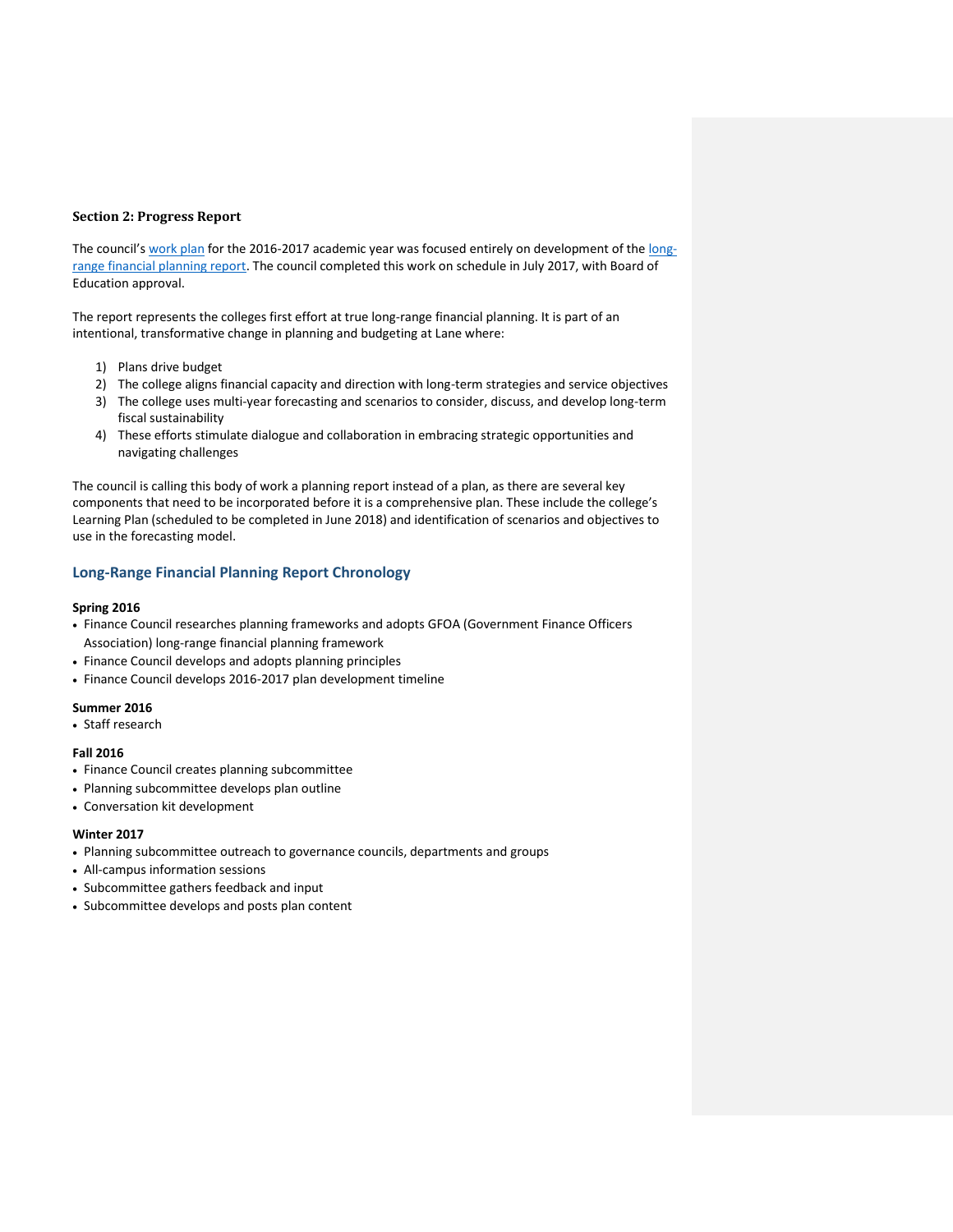## **Spring 2017**

- Planning subcommittee outreach to governance councils, departments and groups
- All-campus planning sessions
- Progress update to College Council
- Subcommittee gathers feedback and input
- Content development, distribution, revisions and editing

#### **June 2017**

- Finance Council approves final version of report
- Council member submits supplementary white paper as informal minority report
- College Council approves final version of report with understanding that concepts from the white paper be used in future scenario planning conversations
- Report presented to Board of Education for first reading

### **July 2017**

- Board work session
- Report submitted to Board for approval

Approval Queue



 $===$ 

In general, the planning process went well, with broad engagement, contribution, and vetting from stakeholder groups from across the campus. The council used [a Conversation Kit](https://www.lanecc.edu/conversation/2017-2022-long-range-financial-plan-conversation-kit) to support this work.

The council hit an obstacle late in the development process, when a white paper addressing the college's Education Service Environment was introduced. This section was part of the original plan outline, but the content was not made available until late in the process and the council didn't have time to distribute widely and provide opportunity for discussion, feedback and robust editing in keeping with its planning principles. In the end, the council agreed to move forward with approving the planning report without this content, but including it as a related document that can and will be used in scenario planning and further development in the coming year(s).

Another issue that arose was the inadvertent omission of capital renewal recommendations from the facilities management and planning department. This content was provided to the council and also to the board of education as a supplementary handout.

**Comment [S2]:** Link to Dennis' white paper. Robin can you put a link to the white paper on the planning report website?

**Comment [S3]:** Robin, can you post this to the planning report website?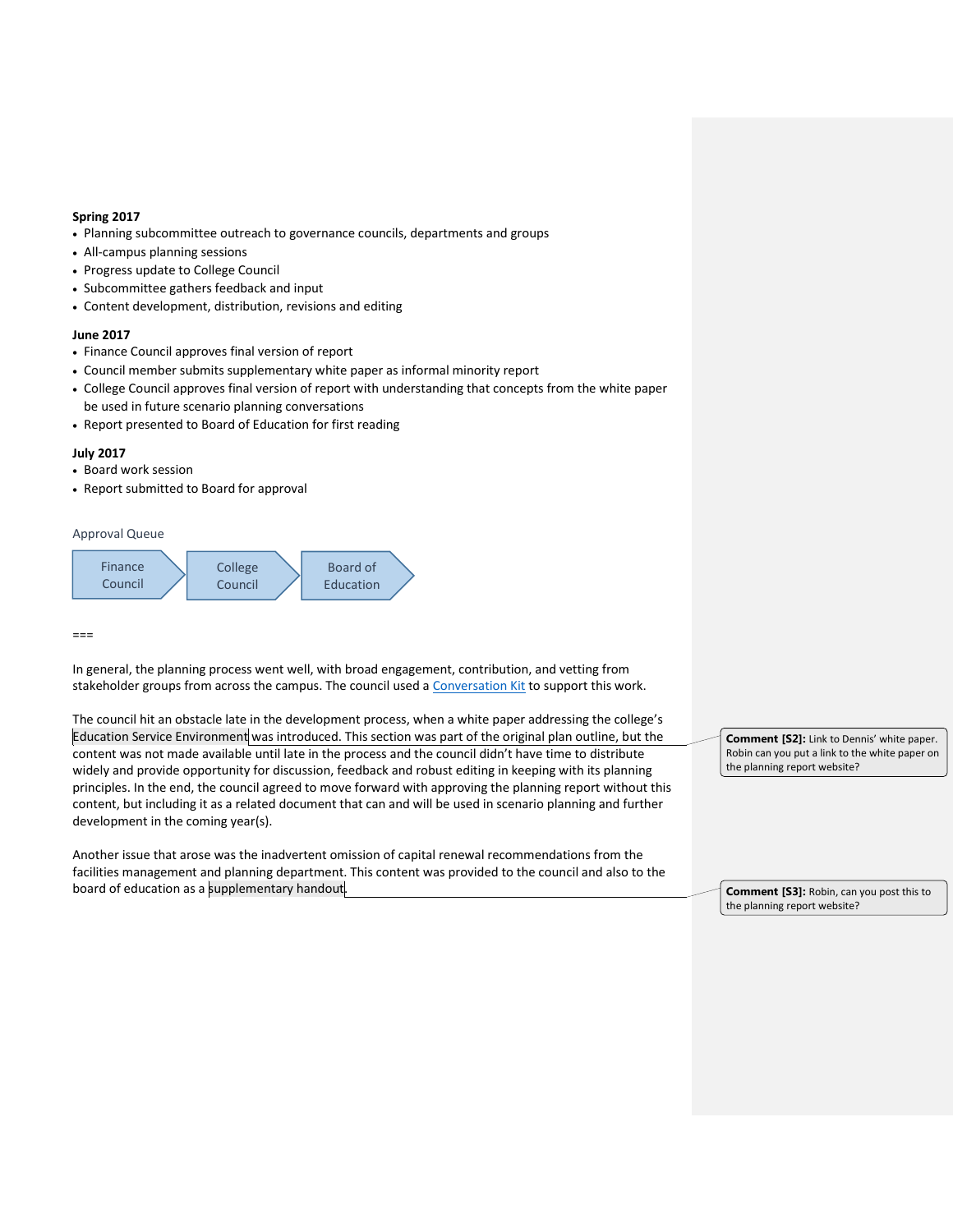## **Section 3: Looking Ahead**

*After reviewing and discussing college [strategic directions,](https://www.lanecc.edu/planning/strategic-directions) identify three to five goals for the coming academic year(s); these can be continuation of multi-year work and/or new initiatives. Briefly describe your approach to the work.* 

## **Next Steps**

 $\overline{a}$ 

Finance Council has identified the following action items and priorities to pursue to support long-range and strategic financial planning at the college. The council will assess implementation efforts and fiscal indicators annually; updating and amending forecasts, action items, strategies and plan documents and resources accordingly.

## **1. Scenario Planning<sup>1</sup> : Lane's Educational Service Environment**

 Collaborate with Learning Council, Faculty Council, and other policy and planning groups to host a series of scenario planning sessions and forums designed to outline key questions, issues and opportunities relating to our educational environment. These efforts will foster dialogue, broaden engagement and understanding of both financial and educational environments, articulate strategic options before us, and illustrate the necessary alignment of strategic and financial planning.

## **2. Develop Systems and Resources to Support Financial Literacy, Access, Transparency and Decision-Making**

- Continue development and refinement of five-year financial forecasting tool
- Create data and reporting dictionary of common financial and related data and reports to further understanding and analysis and a common language and understanding
- Develop systems, tools and training resources to promote access to financial data to support analysis and decision making at the local level
- Establish yearlong communication plan for and with all stakeholder groups (outside the annual budget development cycle) to encourage dialogue, shared problem-solving, and shared understanding of financial issues and opportunities
- Provide an annual report on fiscal indicators and progress toward financial goals

## **3. Planning and Resource Allocation Integration**

- Create an integrated department planning process that flows into budget development and resource allocation and includes analysis of implementation/goal attainment
- Ensure the Long-Range Financial Plan and college planning structures and systems support the Learning Plan, Facilities Master Plan, and other planning processes currently in development

## **4. Comprehensive Review of Enterprise and Auxiliary Funds**

**Comment [S4]:** Dennis is drafting this section

<sup>1</sup> Sayers, N. (June 2010). A Guide to Scenario Planning in Higher Education. *Leadership Foundation for Higher Education, Publication 4*, Series 2.

[https://www.lfhe.ac.uk/filemanager/root/site\\_assets/research\\_resources/research/series\\_2/S2-4%20Sayers%20-](https://www.lfhe.ac.uk/filemanager/root/site_assets/research_resources/research/series_2/S2-4%20Sayers%20-%20Scenario%20Planning.pdf) [%20Scenario%20Planning.pdf](https://www.lfhe.ac.uk/filemanager/root/site_assets/research_resources/research/series_2/S2-4%20Sayers%20-%20Scenario%20Planning.pdf)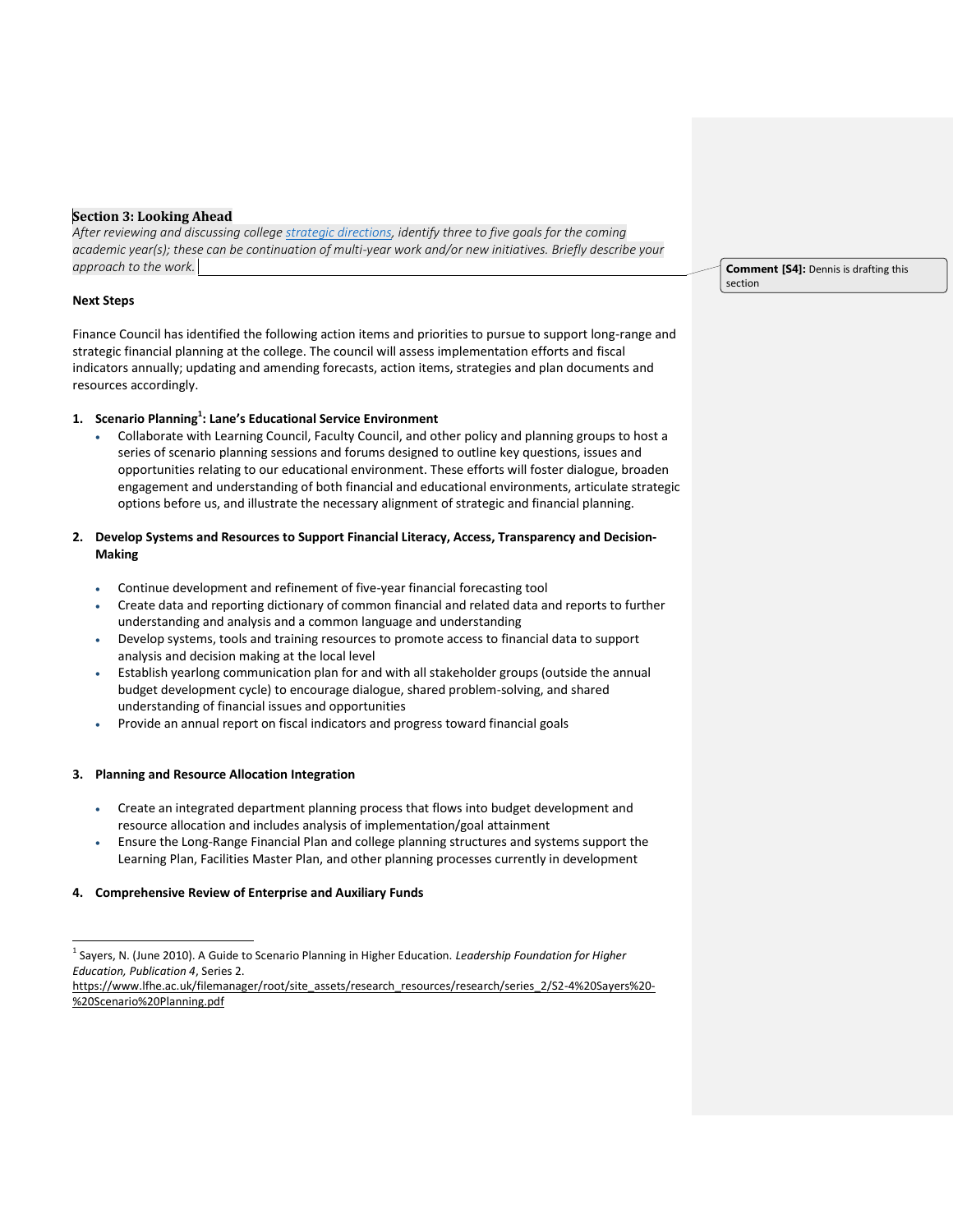Conduct a comprehensive review of Enterprise and Auxiliary Funds to identify issues and develop specific plans as needed for long-term fiscal health. Fund II: Internal Service Fund, Fund IV: Capital Projects Fund, Fund VI: Enterprise Fund.

## **5. OPE Rate Assessment**

 Explore the feasibility and benefits of disaggregating OPE rates to better allocate benefit costs for reporting, cost allocation, and decision making

## **6. Budget Cycle Review**

 Explore the feasibility and benefits moving to a two-year budget cycle to support longer-term planning cycles and operational efficiencies.